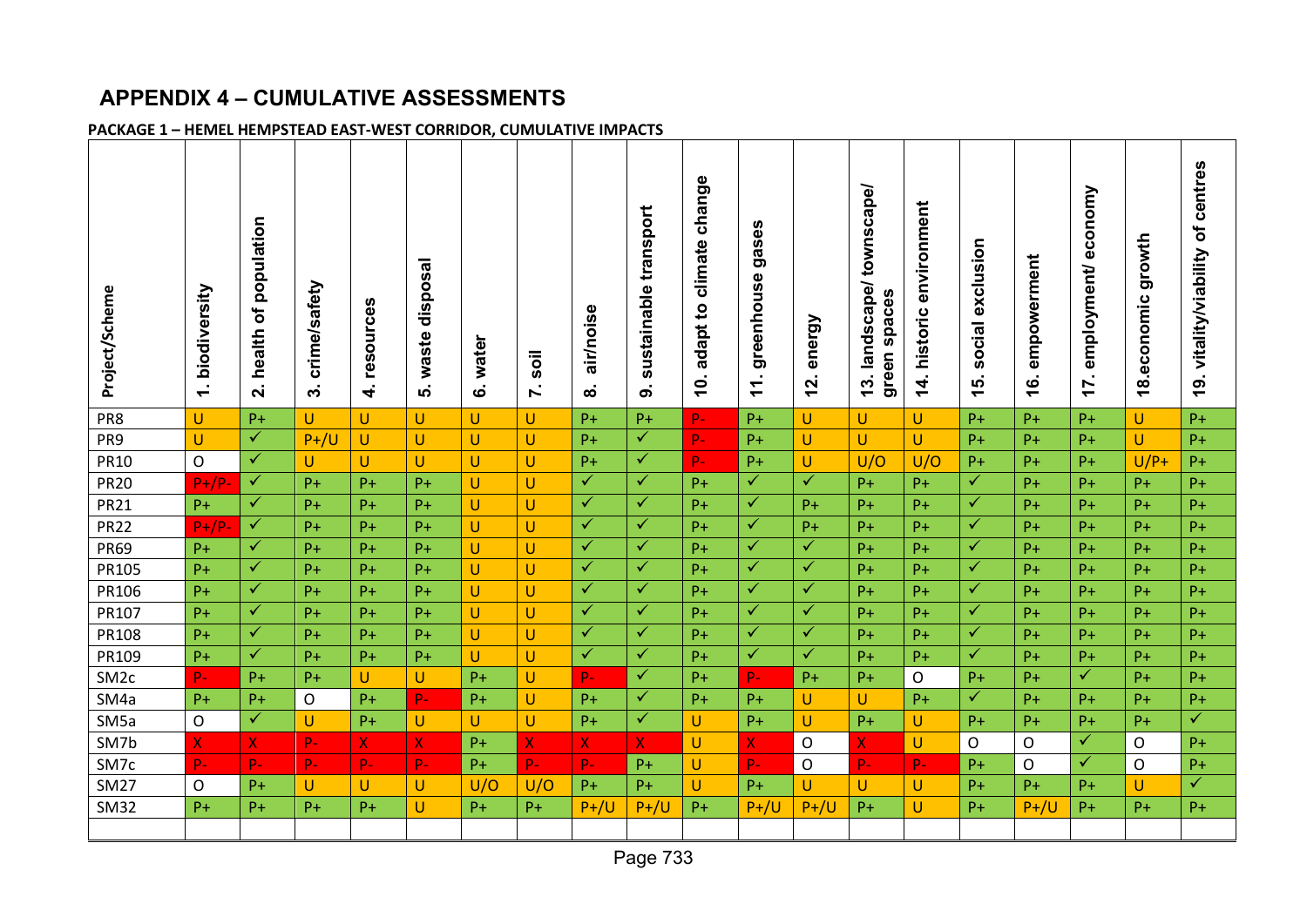| Overall    | $P+$ | $P+$ | $P+$ | $P+/U$ | U | ັ |  | $P+$ | 7υ | $P+$ | $P+$ | P+ | $P+$ | $P+$ | $P+$ |
|------------|------|------|------|--------|---|---|--|------|----|------|------|----|------|------|------|
| impact of  |      |      |      |        |   |   |  |      |    |      |      |    |      |      |      |
| projects/  |      |      |      |        |   |   |  |      |    |      |      |    |      |      |      |
| schemes    |      |      |      |        |   |   |  |      |    |      |      |    |      |      |      |
| on the     |      |      |      |        |   |   |  |      |    |      |      |    |      |      |      |
| <b>SEA</b> |      |      |      |        |   |   |  |      |    |      |      |    |      |      |      |
| objectives |      |      |      |        |   |   |  |      |    |      |      |    |      |      |      |

# Key:  $\checkmark$  Positive impact

- P+ Potentially positive impact
- O No relationship/link
- U Uncertain/ Depends on implementation
- P- Potentially negative impact
- X Negative impact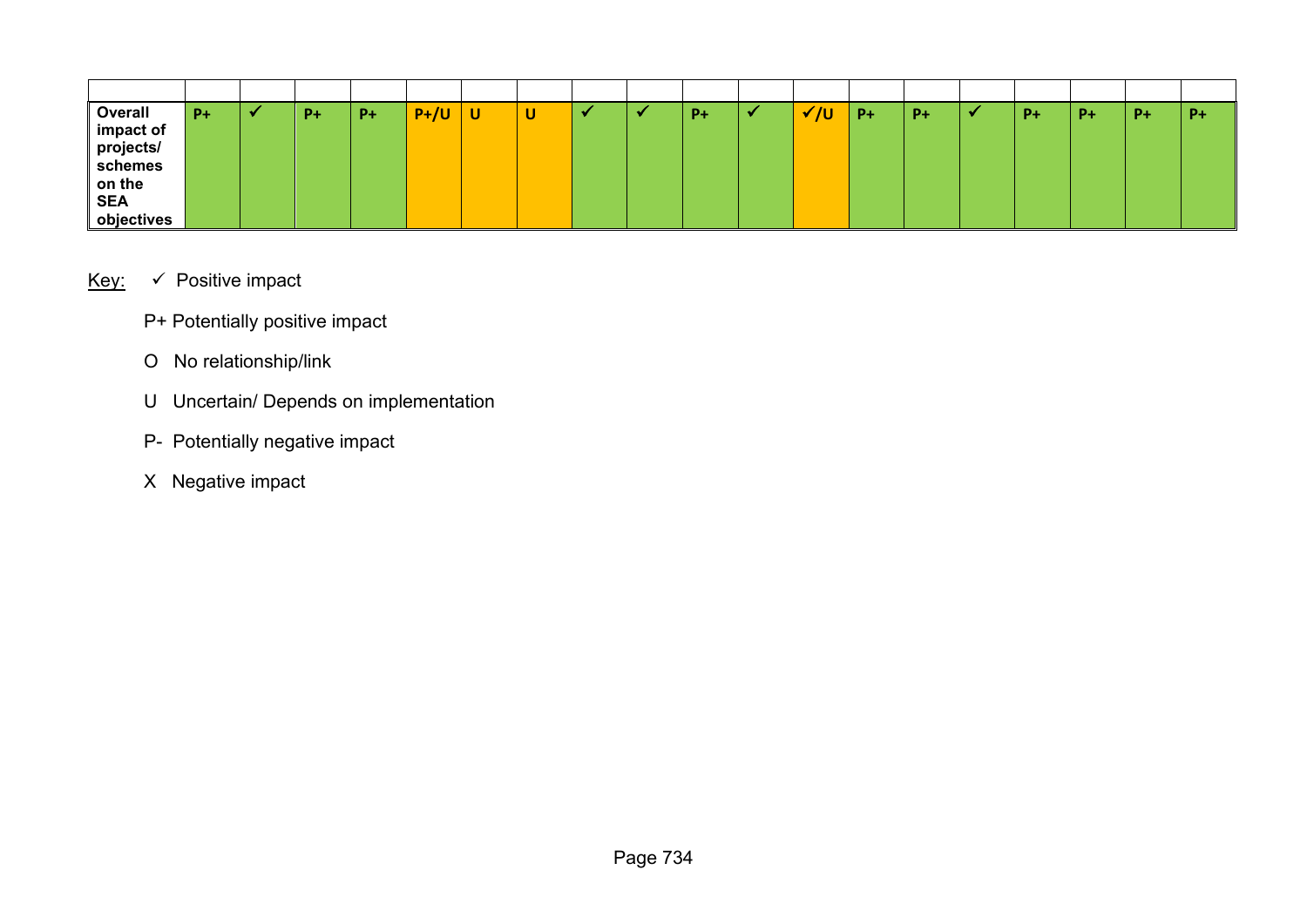## **PACKAGE 2 – MAYLANDS (HEMEL HEMPSTEAD)**

| Project/Scheme                                                                            | biodiversity<br>$\div$ | ð<br>population<br>health<br>$\overline{\mathbf{N}}$ | crime/safety<br>$\ddot{\mathbf{c}}$ | <b>S</b><br>resource<br>4 | waste disposal<br>ທ່ | water<br>$\dot{\mathbf{o}}$ | soil<br>Z    | air/noise<br>ထံ | sustainable<br>transport<br>ை | climate change<br>adapt to<br><u>io</u> | greenhouse<br>gases<br>$\sim$<br>$\mathbf{r}$ | energy<br><u>12.</u> | townscape/green<br>landscape/<br>$\frac{3}{3}$ | environment<br>historic<br>14. | exclusion<br>social<br><b>15.</b> | empowerment<br><u>ʻ</u> | employment/<br>economy<br>17. | 18.economic<br>growth | viability of centres<br>19. vitality/ |
|-------------------------------------------------------------------------------------------|------------------------|------------------------------------------------------|-------------------------------------|---------------------------|----------------------|-----------------------------|--------------|-----------------|-------------------------------|-----------------------------------------|-----------------------------------------------|----------------------|------------------------------------------------|--------------------------------|-----------------------------------|-------------------------|-------------------------------|-----------------------|---------------------------------------|
| <b>PR19</b>                                                                               | $P+$                   | $P+$                                                 | $P -$                               | P-                        | $P -$                | $\cup$                      | U            | $P+$            | $\checkmark$                  | O                                       | $P+$                                          | $P+$                 | U                                              | U                              | $P +$                             | $P+$                    | $P+$                          | $P+$                  | $P+$                                  |
| <b>PR96</b>                                                                               | $P+$                   | $P+$                                                 | $P -$                               | P-                        | $P -$                | U                           | U            | $P+$            | ✓                             | O                                       | $P +$                                         | $\cup$               | $P+$                                           | O                              | $P +$                             | $P+$                    | $P+$                          | $P+$                  | $P+$                                  |
| <b>PR20</b>                                                                               | $P+/P$                 | $\blacktriangledown$                                 | $P+$                                | $P+$                      | $P+$                 | $\cup$                      | U            | $\checkmark$    | $\blacktriangledown$          | $P+$                                    | $\checkmark$                                  | $\checkmark$         | $P+$                                           | $P+$                           | $\overline{\checkmark}$           | $P+$                    | $P+$                          | $P+$                  | $P +$                                 |
| <b>PR21</b>                                                                               | $P+$                   | ✓                                                    | $P+$                                | $P+$                      | $P+$                 | U                           | U            | $\checkmark$    | $\checkmark$                  | $P+$                                    | ✓                                             | $P+$                 | $P+$                                           | $P+$                           | $\checkmark$                      | $P+$                    | $P+$                          | $P+$                  | $P+$                                  |
| <b>PR22</b>                                                                               | $P+/P$                 | $\checkmark$                                         | $P+$                                | $P +$                     | $P+$                 | U                           | U            | $\checkmark$    | $\checkmark$                  | $P+$                                    | $\checkmark$                                  | $P+$                 | $P+$                                           | $P+$                           | $\checkmark$                      | $P+$                    | $P+$                          | $P+$                  | $P+$                                  |
| <b>PR27</b>                                                                               | $P -$                  | $\overline{X}$                                       | $P-$                                | $\mathsf{X}$              | X                    | $\circ$                     | X            | $\mathsf{X}$    | $P-$                          | Ù                                       | $\overline{\mathsf{X}}$                       | $\mathsf{X}$         | $\boldsymbol{X}$                               | $\mathsf O$                    | P-                                | O                       | U                             | $\cup$                | O                                     |
| <b>PR28</b>                                                                               | $P -$                  | $\overline{\checkmark}$                              | $\cup$                              | U                         | U                    | $\mathsf{O}$                | $\mathsf{O}$ | $P+$            | $\sqrt{}$                     | $P+$                                    | $P+$                                          | $\mathsf{O}$         | $P+$                                           | O                              | $P+$                              | $P+$                    | $\checkmark$                  | $P+$                  | U                                     |
| <b>PR97</b>                                                                               | $P -$                  | $\checkmark$                                         | U                                   | U                         | U                    | $\circ$                     | O            | $P+$            | $\checkmark$                  | $P+$                                    | $P+$                                          | $\mathsf{O}$         | $P+$                                           | O                              | $P +$                             | $P+$                    | $\checkmark$                  | $P+$                  | U                                     |
| <b>PR98</b>                                                                               | $P -$                  | $\checkmark$                                         | $\cup$                              | U                         | U                    | $\mathsf{O}$                | $\mathsf O$  | $P+$            | $\checkmark$                  | $P +$                                   | $P+$                                          | $\mathsf{O}$         | $P+$                                           | O                              | $P +$                             | $P+$                    | $\checkmark$                  | $P+$                  | U                                     |
| <b>PR99</b>                                                                               | $\mathbf{p}_-$         | $\checkmark$                                         | $\mathbf{U}$                        | U                         | U                    | $\circ$                     | $\mathsf{O}$ | $P+$            | $\checkmark$                  | $P+$                                    | $P+$                                          | $\mathsf{O}$         | $P+$                                           | $\mathsf{O}$                   | $P +$                             | $P+$                    | $\checkmark$                  | $P+$                  | U                                     |
| <b>PR30</b>                                                                               | $P+$                   | $\checkmark$                                         | $P+$                                | U                         | U                    | $\circ$                     | U            | U               | $P+$                          | O                                       | $P +$                                         | U                    | $P+$                                           | $P+$                           | $P+$                              | U                       | 0                             | $P+$                  | $\mathsf O$                           |
| PR100                                                                                     | U                      | $P+$                                                 | $P+$                                | U                         | U                    | $\circ$                     | U            | $P+$            | $P+$                          | $\mathsf O$                             | $P+$                                          | $P+$                 | $P+$                                           | $P+$                           | $P +$                             | $P+$                    | $P+$                          | $\mathsf{O}$          | $\mathsf O$                           |
| PR101                                                                                     | U                      | $P+$                                                 | $P+$                                | U                         | U                    | $\Omega$                    | U            | $P+$            | $P+$                          | $\mathsf{O}$                            | $P+$                                          | $\mathsf{O}$         | $P+$                                           | $P+$                           | $P +$                             | $P+$                    | $P+$                          | $\Omega$              | $\mathsf O$                           |
| PR111                                                                                     | $P+$                   | $\checkmark$                                         | $P+$                                | U                         | $P+$                 | U                           | U            | $\checkmark$    | $\checkmark$                  | $P+$                                    | $\checkmark$                                  | $\mathsf{O}$         | $P+$                                           | $P+$                           | $\checkmark$                      | $P+$                    | $P+$                          | $P+$                  | $\mathsf O$                           |
| SM6b                                                                                      | $P-$                   | $P+$                                                 | $P+$                                | O                         | U                    | $\cup$                      | U            | $U/P+$          | $P+$                          | U                                       | $P+$                                          | $\sf U$              | U                                              | U                              | $P+$                              | $P +$                   | $P+$                          | $P+$                  | $P +$                                 |
| SM7b                                                                                      | $\mathsf{X}$           | X                                                    | $P-$                                | $\mathsf{X}$              | $\mathsf{X}$         | $P+$                        | $\mathsf{X}$ | $\mathsf{X}$    | $\mathsf{X}$                  | U                                       | $\overline{\mathsf{X}}$                       | $\mathsf{X}$         | $\mathsf{X}$                                   | U                              | $\mathsf{O}$                      | 0                       | $\checkmark$                  | $\mathsf{O}$          | $P+$                                  |
| SM7c                                                                                      | $P -$                  | $P -$                                                | $P-$                                | P-                        | $P -$                | $P+$                        | $P -$        | $P -$           | $P+$                          | U                                       | $P -$                                         | $P -$                | $P -$                                          | $P -$                          | $P+$                              | O                       | $\checkmark$                  | $\Omega$              | $P +$                                 |
| <b>SM10</b>                                                                               | $P+$                   | $\mathsf O$                                          | $P -$                               | $\mathsf O$               | O                    | $\mathsf{O}$                | O            | $\checkmark$    | $\checkmark$                  | $\mathsf O$                             | $\checkmark$                                  | $P+$                 | $P+$                                           | $P+$                           | $P +$                             | $\mathsf{O}$            | $\checkmark$                  | $P+$                  | $P +$                                 |
| <b>SM29</b>                                                                               | $P+$                   | $\checkmark$                                         | $P+$                                | $P+$                      | $P+$                 | $P+$                        | U            | $\checkmark$    | $\checkmark$                  | ✓                                       | $\checkmark$                                  | $\checkmark$         | $P+$                                           | $P+$                           | ✓                                 | $P+$                    | $P+$                          | $P+$                  | $P+$                                  |
| <b>Overall</b><br>impact of<br>projects/<br>schemes<br>on the<br><b>SEA</b><br>objectives | $\mathbf{p}_-$         | $\checkmark$                                         | $P+$                                | U                         | U                    | U/O                         | U            | $P+$            | ✓                             | $P+$                                    | $P+$                                          | $P+$                 | $P+$                                           | $P+$                           | $P+$                              | P+                      | $P+$                          | $P+$                  | $P+$                                  |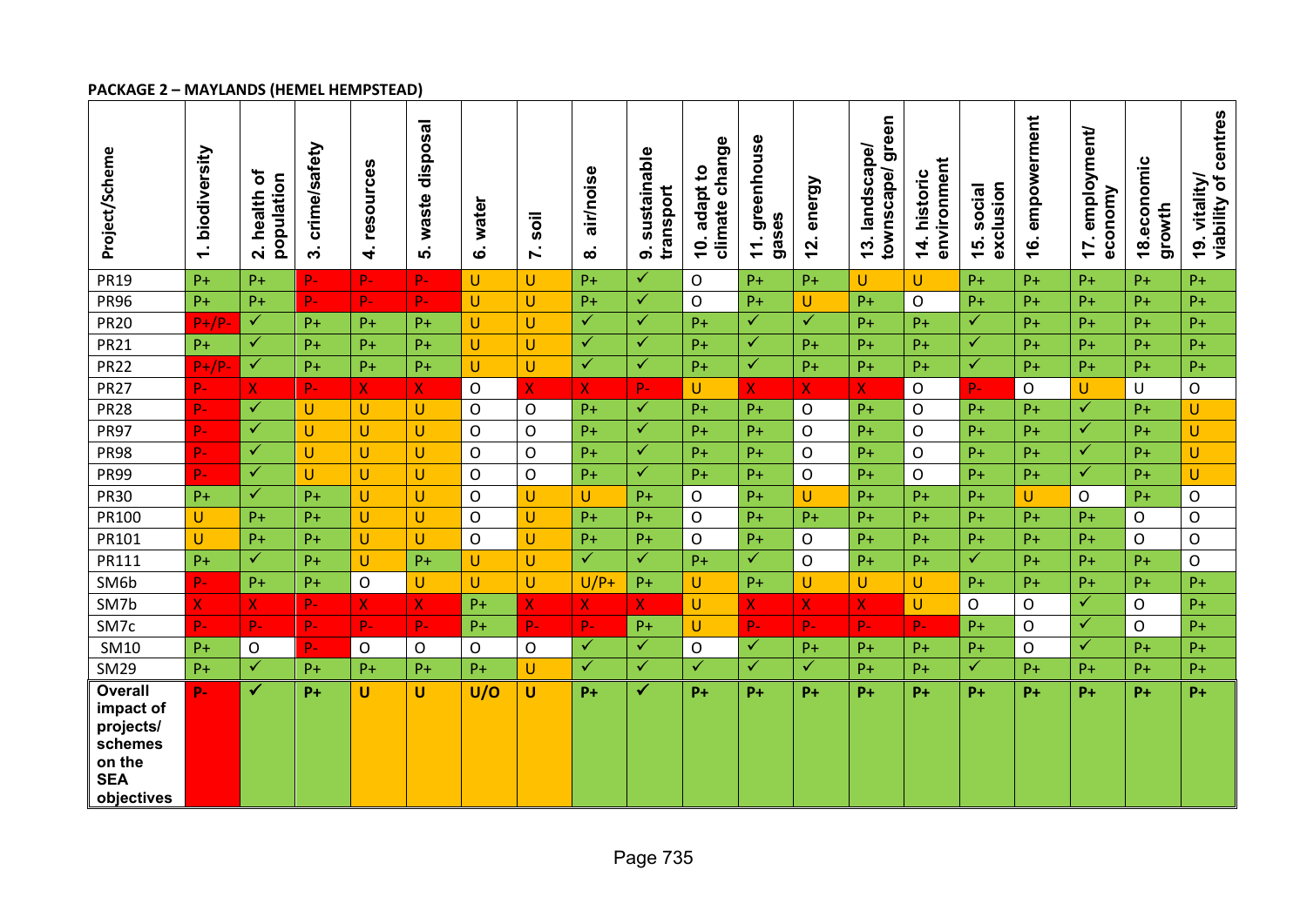# **PACKAGE 3 – HEMEL HEMPSTEAD – LUTON CORRIDOR**

| Project/Scheme                                                                            | biodiversity<br>$\div$ | population<br>৳<br>health<br>$\overline{\mathbf{N}}$ | crime/safety<br>$\ddot{\mathbf{c}}$ | resources<br>4 | waste disposal<br>ທ່ | water<br>$\dot{\mathbf{o}}$ | soil<br>$\mathbf{r}$ | air/noise<br>ထ | sustainable transport<br>$\dot{\mathbf{o}}$ | adapt to climate change<br><u>io</u> | gases<br>greenhouse<br>Ξ. | energy<br>$\mathbf{z}$ | townscape/<br>landscape/<br>green spaces<br>$\frac{3}{3}$ | historic environment<br>$\overline{14}$ . | exclusion<br>social<br>15. | empowerment<br><u>َ¢</u> | economy<br>employment/<br>$\mathbf{r}$ | growth<br>economic<br>$\frac{8}{1}$ | 19. vitality/viability of centres |
|-------------------------------------------------------------------------------------------|------------------------|------------------------------------------------------|-------------------------------------|----------------|----------------------|-----------------------------|----------------------|----------------|---------------------------------------------|--------------------------------------|---------------------------|------------------------|-----------------------------------------------------------|-------------------------------------------|----------------------------|--------------------------|----------------------------------------|-------------------------------------|-----------------------------------|
| <b>PR19</b>                                                                               | $P+$                   | $P+$                                                 | $P -$                               | P-             | p.                   | $\mathsf{U}$                | U.                   | $P+$           | $\checkmark$                                | $\mathsf{O}$                         | $P+$                      | $P+$                   | U.                                                        | U.                                        | $P +$                      | $P+$                     | $P+$                                   | $P+$                                | $P+$                              |
| <b>PR96</b>                                                                               | $P+$                   | $P+$                                                 | $P-$                                | $P -$          | $P -$                | $\cup$                      | U.                   | $P+$           | $\checkmark$                                | $\mathsf O$                          | $P+$                      | $\cup$                 | $P+$                                                      | O                                         | $P+$                       | $P+$                     | $P+$                                   | $P+$                                | $P+$                              |
| <b>PR35</b>                                                                               | $P -$                  | $P-/U$                                               | $P+$                                | U              | U                    | $P-V$                       | $P - / U$            | $P+ / U$       | $\mathsf{X}$                                | $P -$                                | $\overline{X}$            | $P-$                   | $P+$                                                      | $P+$                                      | $P-$                       | U                        | U                                      | U                                   | U                                 |
| <b>PR36</b>                                                                               | $P+$                   | $\checkmark$                                         | $P+$                                | $P+$           | Ù                    | $P+$                        | $P+$                 | $P+$           | $\checkmark$                                | $P+$                                 | $P+$                      | $P+$                   | $P+$                                                      | $P+$                                      | $P+$                       | $P+$                     | $P+ / U$                               | $P+/U$                              | $P+/U$                            |
| <b>PR37</b>                                                                               | $P+$                   | $\checkmark$                                         | $P+$                                | $P+$           | $P+$                 | U                           | U                    | $\checkmark$   | ✓                                           | $P+$                                 | $\checkmark$              | $\checkmark$           | $P+$                                                      | $P+$                                      | $\checkmark$               | $P+$                     | $P+$                                   | $P+$                                | $P+$                              |
| PR112                                                                                     | $P+$                   | $\checkmark$                                         | $P+$                                | U              | $P+$                 | U                           | U                    | $\checkmark$   | $\checkmark$                                | $P+$                                 | $\checkmark$              | $\mathsf{O}$           | $P+$                                                      | $P+$                                      | $\checkmark$               | $P+$                     | $P+$                                   | $P+$                                | $P+$                              |
| PR113                                                                                     | $P+$                   | $P+$                                                 | $P+$                                | U              | U                    | $\cup$                      | U                    | $\checkmark$   | $P+$                                        | $P +$                                | $\checkmark$              | $\mathsf{O}$           | $P+$                                                      | $P+$                                      | ✓                          | $P +$                    | $P+$                                   | $P+$                                | $P+$                              |
| PR114                                                                                     | $P+$                   | $P+$                                                 | $P+$                                | U              | U                    | $\cup$                      | U                    | $\checkmark$   | $P+$                                        | $P+$                                 | $\checkmark$              | $\mathsf{O}$           | $P+$                                                      | $P+$                                      | $\overline{\checkmark}$    | $P+$                     | $P+$                                   | $P+$                                | $P +$                             |
| PR115                                                                                     | $P+$                   | $P+$                                                 | $P+$                                | U              | $\cup$               | $\mathsf U$                 | U                    | $\checkmark$   | $P+$                                        | $P+$                                 | $\checkmark$              | $\mathsf{O}$           | $P+$                                                      | $P+$                                      | $\checkmark$               | $P+$                     | $P+$                                   | $P+$                                | $P+$                              |
| PR116                                                                                     | $P+$                   | $P+$                                                 | $P+$                                | U              | U                    | $\cup$                      | U                    | $\checkmark$   | $P+$                                        | $P+$                                 | $\checkmark$              | $\mathsf O$            | $P+$                                                      | $P+$                                      | $\checkmark$               | $P+$                     | $P+$                                   | $P+$                                | $P+$                              |
| PR117                                                                                     | $P+$                   | $\checkmark$                                         | $P+$                                | $\mathsf O$    | U                    | $\cup$                      | U                    | $\checkmark$   | $P+$                                        | $P +$                                | $\checkmark$              | $\mathsf{O}$           | $P+$                                                      | $P+$                                      | $\checkmark$               | $P+$                     | $P+$                                   | $P+$                                | $P +$                             |
| SM7b                                                                                      | $\mathsf{X}$           | $\mathsf{X}^-$                                       | $P-$                                | $\mathsf{X}$   | $\mathsf{X}$         | $P+$                        | $\mathsf{X}$         | $\mathsf{X}$   | $\mathbf{X}$                                | U                                    | X.                        | $\mathsf{X}$           | $\mathsf{X}$                                              | U                                         | O                          | 0                        | $\checkmark$                           | $\mathsf{O}$                        | $P+$                              |
| SM7c                                                                                      | $P -$                  | $P -$                                                | $P-$                                | $P-$           | $P -$                | $P+$                        | P-                   | $P -$          | $P+$                                        | U                                    | $P -$                     | $P -$                  | $P -$                                                     | $P -$                                     | $P+$                       | O                        | $\checkmark$                           | $\mathsf{O}$                        | $P+$                              |
| SM10                                                                                      | $P+$                   | $\mathsf{O}$                                         | $P -$                               | $\mathsf{O}$   | O                    | $\mathsf{O}$                | $\mathsf O$          | $\checkmark$   | $\checkmark$                                | $\mathsf{O}$                         | $\checkmark$              | $P+$                   | $P+$                                                      | $P+$                                      | $P+$                       | 0                        | $\checkmark$                           | $P+$                                | $P+$                              |
|                                                                                           |                        |                                                      |                                     |                |                      |                             |                      |                |                                             |                                      |                           |                        |                                                           |                                           |                            |                          |                                        |                                     |                                   |
| <b>Overall</b><br>impact of<br>projects/<br>schemes<br>on the<br><b>SEA</b><br>objectives | $P+$                   | $P+$                                                 | $P+$                                | U              | U                    | $\mathsf{U}$                | U                    | ✓              | $\sqrt{P+}$                                 | $P+$                                 | ✓                         | $P+ / O$               | $P+$                                                      | $P+$                                      | $\checkmark$               | $P+$                     | $P+$                                   | $P+$                                | $P+$                              |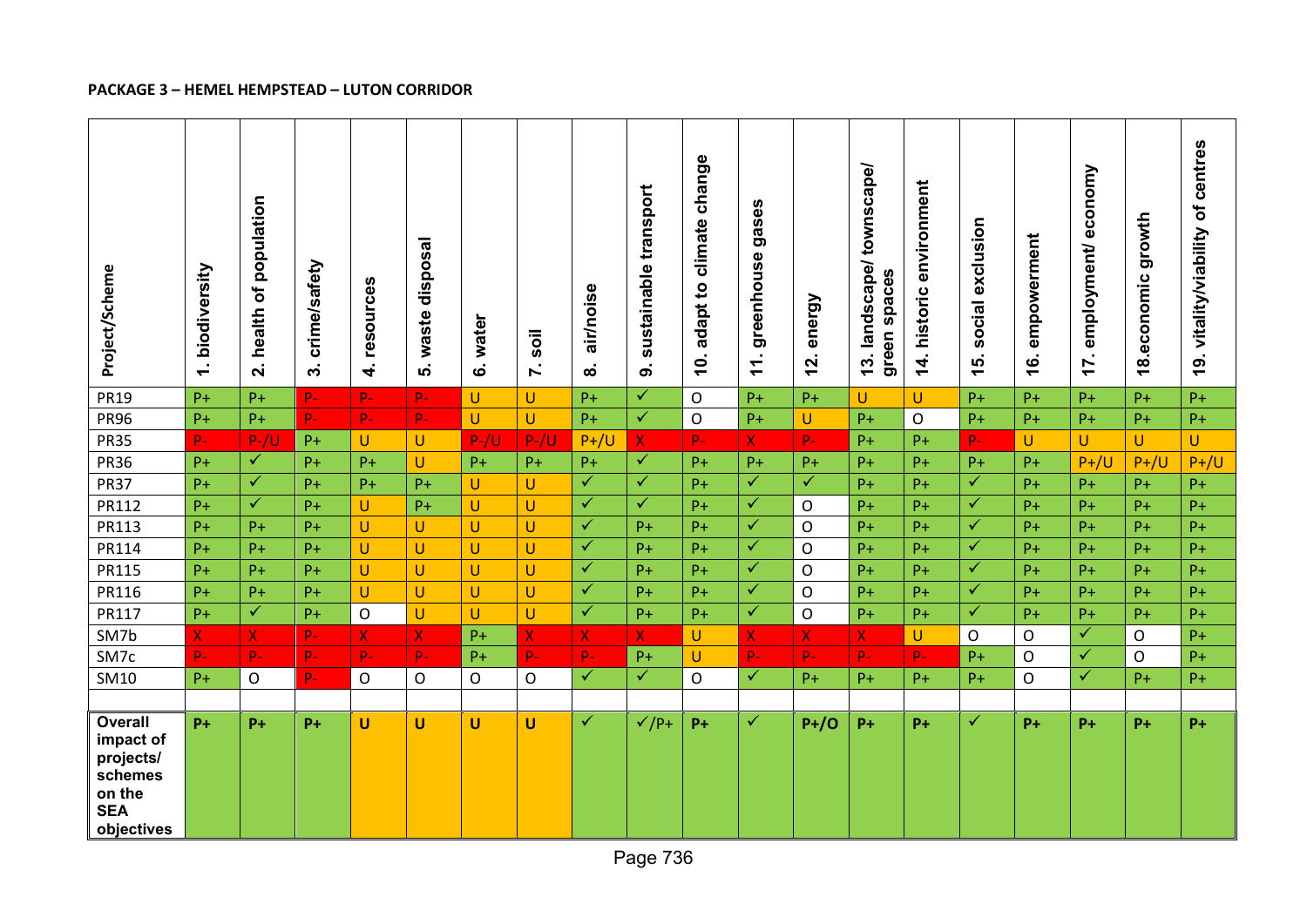#### **PACKAGE 4 – ST ALBANS – WATFORD CORRIDOR**

| Project/Scheme                                                                            | biodiversity<br>$\sim$<br>$\overline{\phantom{0}}$ | population<br>ð<br>health<br>$\dot{\mathbf{v}}$ | crime/safety<br>ო | resources<br>$\vec{r}$  | disposal<br>waste<br>ທ່ | water<br>$\dot{\mathbf{c}}$ | soil<br>$\mathbf{r}$ | air/noise<br>$\infty$ | sustainable transport<br>$\dot{\mathbf{o}}$ | climate change<br>adapt to<br>$\dot{q}$ | gases<br>greenhouse<br>$\overline{\phantom{0}}$<br>$\overline{\phantom{0}}$ | energy<br>$\mathbf{z}$ | townscape/<br>landscape/<br>spaces<br>green<br>13 | environment<br>historic<br>$\overline{\bf 4}$ | social exclusion<br>15. | empowerment<br><u>ʻ</u> | economy<br>employment/<br>$\overline{1}$ | growth<br>economic<br>$\frac{8}{1}$ | of centres<br>19. vitality/viability |
|-------------------------------------------------------------------------------------------|----------------------------------------------------|-------------------------------------------------|-------------------|-------------------------|-------------------------|-----------------------------|----------------------|-----------------------|---------------------------------------------|-----------------------------------------|-----------------------------------------------------------------------------|------------------------|---------------------------------------------------|-----------------------------------------------|-------------------------|-------------------------|------------------------------------------|-------------------------------------|--------------------------------------|
| SM13a                                                                                     | $\mathsf{X}$                                       | $P+$                                            | $\sf U$           | $\overline{\mathsf{X}}$ | $P-$                    | $P-$                        | $P-$                 | $P+$                  | $\sqrt{}$                                   | U                                       | $P+$                                                                        | U.                     | $\mathsf{X}$                                      | U                                             | $P+$                    | $P+$                    | $P+$                                     | U                                   | $\mathsf{U}$                         |
| SM13b                                                                                     | U                                                  | $P+$                                            | $\mathsf{U}$      | $\overline{\mathsf{X}}$ | $P-$                    | $P-$                        | $P-$                 | $\cup$                | $P+$                                        | U                                       | $P+$                                                                        | U.                     | U                                                 | $\mathsf{U}$                                  | $P+$                    | $P+$                    | $P+$                                     | $\mathsf{O}$                        | $\mathsf O$                          |
| SM13c                                                                                     | U                                                  | $P+$                                            | $\mathsf U$       | $\mathsf{X}$            | P-                      | $P-$                        | $P-$                 | $\cup$                | $P+$                                        | U                                       | $P+$                                                                        | U.                     | U                                                 | $\sf U$                                       | $P+$                    | $P+$                    | $P+$                                     | $\circ$                             | $\mathsf O$                          |
| SM13d                                                                                     | U                                                  | $P+$                                            | $\cup$            | $\mathsf{X}$            | $P-$                    | $P-$                        | $\mathsf{X}^-$       | $\cup$                | $P+$                                        | U                                       | $P+$                                                                        | U.                     | U                                                 | $\mathsf{U}$                                  | $P+$                    | $P+$                    | $P+$                                     | $\circ$                             | $\mathsf O$                          |
| SM16b                                                                                     | U                                                  | $P+$                                            | $\cup$            | p.                      | $P-$                    | $P+$                        | $P-$                 | $P+$                  | $\checkmark$                                | $\mathsf{O}$                            | $P+$                                                                        | $P+$                   | $P+/P-$                                           | $P+$                                          | $P+$                    | $P+$                    | $P+$                                     | $P+$                                | $P+$                                 |
| <b>SM20</b>                                                                               | $P+$                                               | $\checkmark$                                    | $P+$              | $P+$                    | $P+$                    | $\cup$                      | U                    | $\checkmark$          | $\checkmark$                                | $P+$                                    | $\checkmark$                                                                | $P+$                   | $P+$                                              | $P+$                                          | $\checkmark$            | $P+$                    | $P+$                                     | $P+$                                | $P+$                                 |
| <b>Overall</b><br>impact of<br>projects/<br>schemes<br>on the<br><b>SEA</b><br>objectives | U                                                  | $P+$                                            | $\mathsf{U}$      | $\mathbf x$             | $P -$                   | $P -$                       | $P -$                | $\mathsf{U}$          | $\sqrt{P+}$                                 | U                                       | $P+$                                                                        | U                      | U                                                 | U                                             | $P+$                    | $P+$                    | $P+$                                     | $P+$                                | $P+$                                 |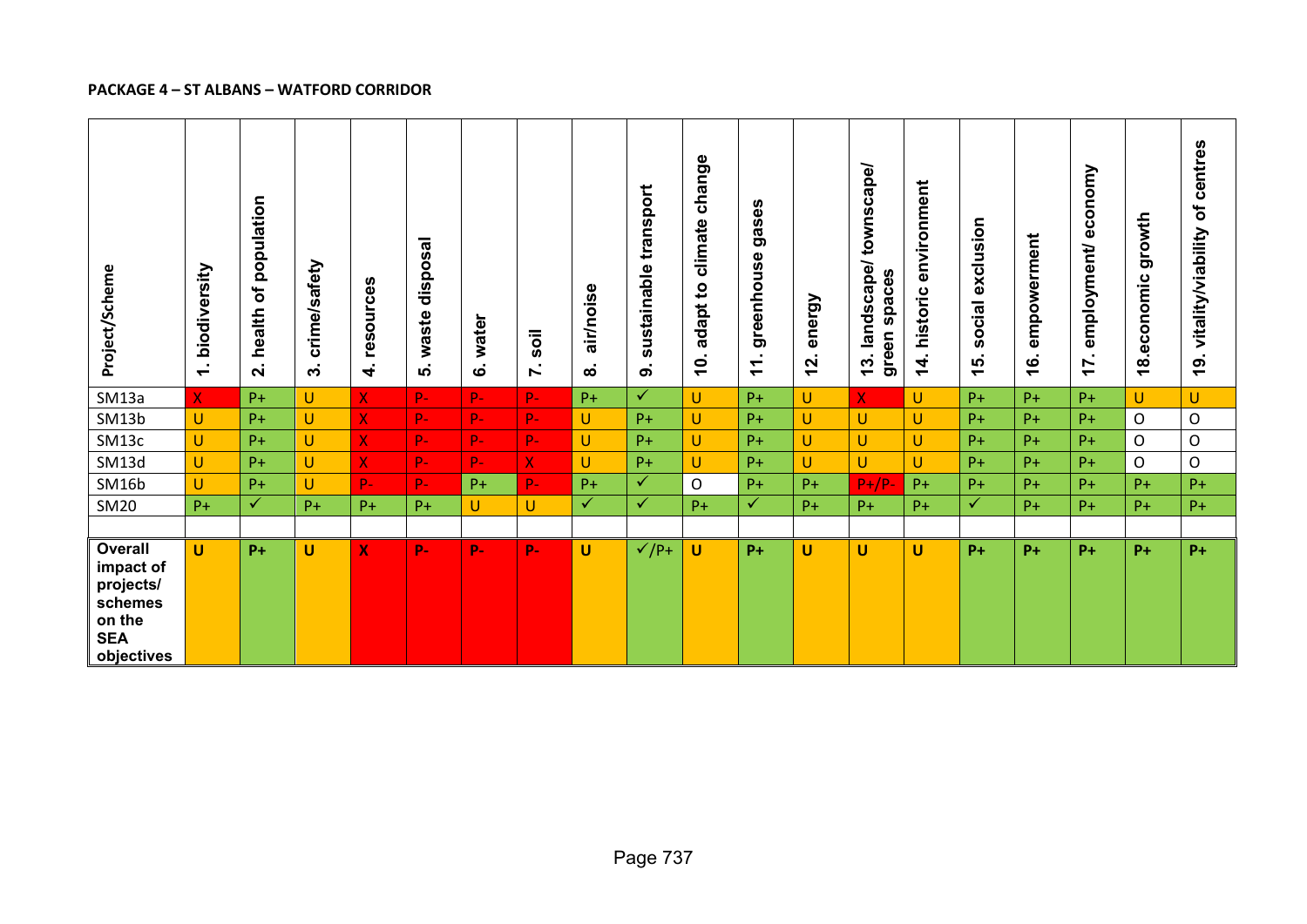#### **PACKAGE 5 – WESTERN WATFORD GATEWAY**

| Project/Scheme                                                                     | biodiversity<br>$\sim$<br>$\overline{\phantom{0}}$ | population<br>$\mathbf{b}$<br>health<br>$\dot{\mathbf{v}}$ | crime/safety<br>$\ddot{\mathbf{c}}$ | resources<br>$\vec{r}$ | waste disposal<br>ທ່ | water<br>ဖ   | soil<br>$\sim$<br>N | air/noise<br>$\bf \infty$ | sustainable transport<br>$\dot{\mathbf{o}}$ | adapt to climate change<br>$\dot{a}$ | gases<br>greenhouse<br>$\mathbf{r}$ | energy<br>12. | townscape/<br>landscape/<br>green spaces<br><u>(၁</u> | environment<br>historic<br>$\frac{4}{1}$ | social exclusion<br>15. | empowerment<br><u>ʻ</u> | economy<br>employment/<br>17. | growth<br>economic<br>$\frac{8}{1}$ | of centres<br>vitality/viability<br><u>19.</u> |
|------------------------------------------------------------------------------------|----------------------------------------------------|------------------------------------------------------------|-------------------------------------|------------------------|----------------------|--------------|---------------------|---------------------------|---------------------------------------------|--------------------------------------|-------------------------------------|---------------|-------------------------------------------------------|------------------------------------------|-------------------------|-------------------------|-------------------------------|-------------------------------------|------------------------------------------------|
| <b>PR45</b>                                                                        | U/O                                                | $P+$                                                       | $\cup$                              | U/O                    | U/O                  | U/O          | U/O                 | $P+$                      | $\checkmark$                                | U/O                                  | $P+$                                | $P+ / O$      | U/O                                                   | U/O                                      | $P+$                    | $P+$                    | $P+$                          | U                                   | $P+/U$                                         |
| <b>PR85</b>                                                                        | U/O                                                | $P+$                                                       | $\sf U$                             | U                      | U                    | $\cup$       | U                   | $P+$                      | $\blacktriangledown$                        | U                                    | $P+$                                | $P+ / O$      | U/O                                                   | U/O                                      | $P+$                    | $P+$                    | $P+$                          | U                                   | $P+$                                           |
| SM12b                                                                              | $P-$                                               | $\checkmark$                                               | $P-$                                | P-                     | $P-$                 | $P-$         | $P-$                | $P+/P-$                   | $\checkmark$                                | $P -$                                | $P+$                                | $P-$          | $P-$                                                  | $P+$                                     | $P+$                    | $\mathsf{O}$            | $\checkmark$                  | $P+$                                | $P+$                                           |
| SM21                                                                               | $\cup$                                             | $\checkmark$                                               | U                                   | $P+$                   | U                    | $\mathbf{U}$ | U/O                 | $P+$                      | $\checkmark$                                | U                                    | $P+$                                | $\cup$        | $P+/U$                                                | $P+/U$                                   | $P+$                    | $P+$                    | $P+$                          | $P+$                                | $\overline{\checkmark}$                        |
| SM28a                                                                              | $P+/U$                                             | $\checkmark$                                               | $\cup$                              | $P+$                   | U                    | $P+$         | $P+$                | $P+$                      | $\checkmark$                                | $P+$                                 | $P+$                                | $P+$          | $P+$                                                  | U                                        | $\checkmark$            | $P+$                    | $\checkmark$                  | $\checkmark$                        | $P+$                                           |
| <b>SM34</b>                                                                        | $\mathsf O$                                        | $P+$                                                       | $\cup$                              | U                      | U                    | $P -$        | $P-$                | $P+/P$                    | $\checkmark$                                | $P -$                                | $P+$                                | $P -$         | $P-$                                                  | $\mathsf O$                              | $\checkmark$            | O                       | $\checkmark$                  | $P+$                                | $\checkmark$                                   |
| <b>SM35</b>                                                                        | $P -$                                              | $\checkmark$                                               | $P+$                                | U                      | U                    | $\mathsf{O}$ | U                   | $\checkmark$              | $\checkmark$                                | $P+$                                 | $\checkmark$                        | $\circ$       | $P-$                                                  | $\mathsf O$                              | $\checkmark$            | $P+$                    | $P+$                          | $P+$                                | $P+$                                           |
|                                                                                    |                                                    |                                                            |                                     |                        |                      |              |                     |                           |                                             |                                      |                                     |               |                                                       |                                          |                         |                         |                               |                                     |                                                |
| Overall<br>impact of<br>projects/<br>schemes<br>on the<br><b>SEA</b><br>objectives | U                                                  | $\checkmark$                                               | U                                   | U                      | U                    | U            | U                   | $P+$                      | ✓                                           | U                                    | $P+$                                | $P+$          | $P -$                                                 | $\mathsf{U}$                             | $P+$                    | $P+$                    | $P+$                          | $P+$                                | $P+$                                           |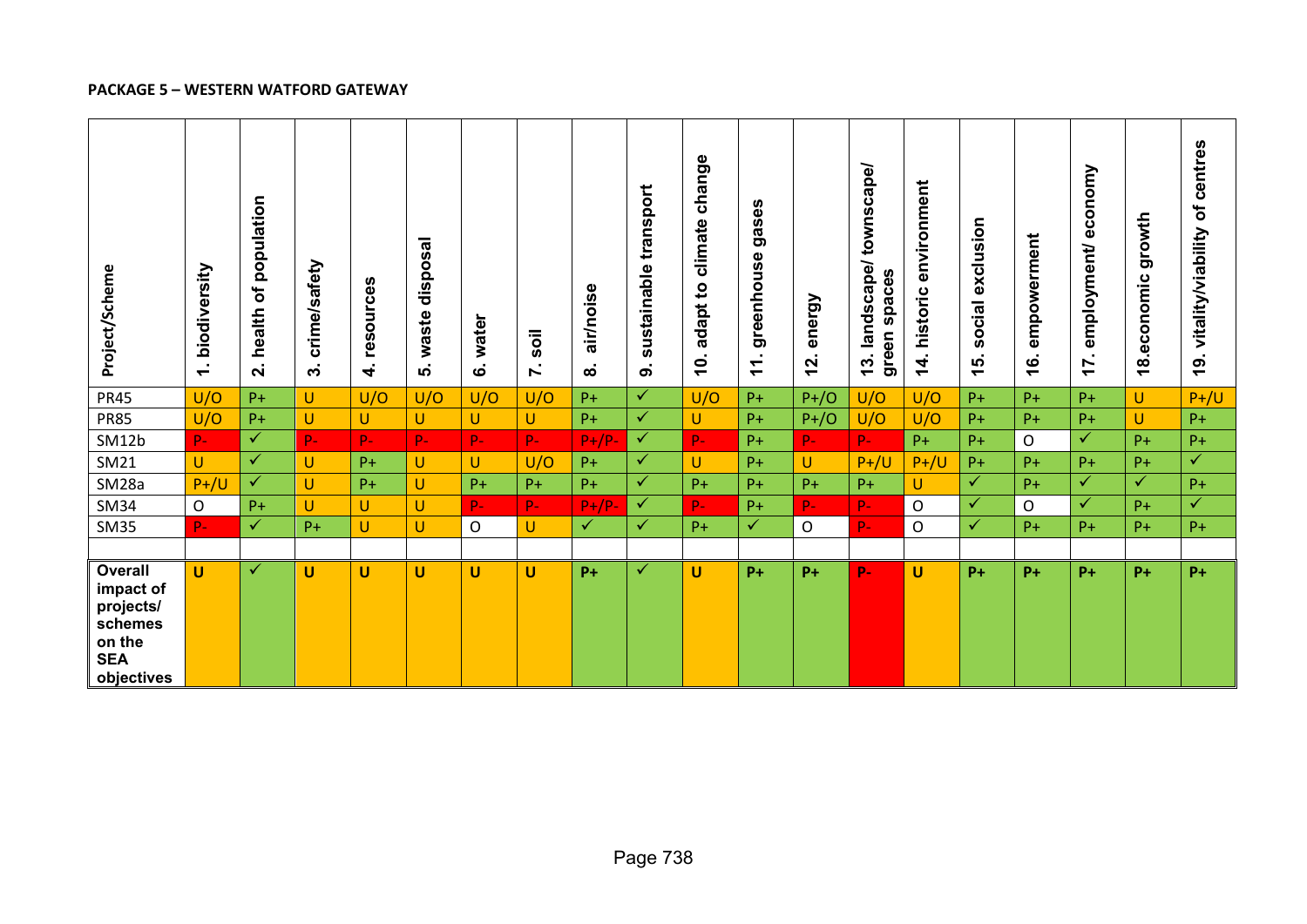#### **PACKAGE 6 – WATFORD – HEMEL HEMPSTEAD CORRIDOR**

| Project/Scheme                                                                            | biodiversity<br>$\sim$<br>$\overline{\phantom{0}}$ | ৳<br>population<br>health<br>$\dot{\mathbf{r}}$ | afety<br>crime/s<br>$\ddot{\mathbf{c}}$ | resources<br>4 | waste disposal<br>ທ່ | water<br>$\dot{\mathbf{o}}$ | soil<br>$\mathcal{L}_{\mathcal{A}}$<br>Ľ | air/noise<br>$\dot{\infty}$ | sustainable<br>transport<br>ெ | climate change<br>adapt to<br><u>io</u> | greenhouse<br>gases<br>$\mathbf{r}$ | energy<br><u>12.</u> | townscape/green<br>landscape/<br>$\frac{3}{3}$ | environment<br>historic<br>14. | exclusion<br>social<br>15. | empowerment<br><u>(6.</u> | employment/<br>economy<br>$\blacksquare$<br>17 | omic<br>$18.$ econo<br>growth | viability of centres<br>vitality/<br><u>19.</u> |
|-------------------------------------------------------------------------------------------|----------------------------------------------------|-------------------------------------------------|-----------------------------------------|----------------|----------------------|-----------------------------|------------------------------------------|-----------------------------|-------------------------------|-----------------------------------------|-------------------------------------|----------------------|------------------------------------------------|--------------------------------|----------------------------|---------------------------|------------------------------------------------|-------------------------------|-------------------------------------------------|
| PR8                                                                                       | U                                                  | $P+$                                            | U                                       | U              | U                    | $\cup$                      | U.                                       | $P+$                        | $P+$                          | $P -$                                   | $P+$                                | U                    | U                                              | U                              | $P+$                       | $P+$                      | $P+$                                           | U                             | $P+$                                            |
| PR9                                                                                       | $\cup$                                             | $\checkmark$                                    | $P+ / U$                                | U              | U                    | $\cup$                      | U                                        | $P+$                        | ✓                             | $\mathbf{p}_-$                          | $P+$                                | U                    | U                                              | U                              | $P+$                       | $P+$                      | $P+$                                           | U                             | $P+$                                            |
| <b>PR10</b>                                                                               | $\mathsf{O}$                                       | $\checkmark$                                    | U                                       | U              | Ù                    | $\mathsf{U}$                | Ū.                                       | $P+$                        | $\checkmark$                  | $\mathbf{p}_-$                          | $P+$                                | $\cup$               | U/O                                            | U/O                            | $P+$                       | $P+$                      | $P+$                                           | $P+/U$                        | $P +$                                           |
| SM1                                                                                       | $P -$                                              | $\mathsf{X}^-$                                  | $P+$                                    | p.             | $P -$                | $P -$                       | P-                                       | $\overline{X}$              | $\overline{\mathbf{X}}$ .     | Ù                                       | $\overline{X}$                      | $\mathsf{O}$         | $P -$                                          | P-                             | $\mathsf{O}$               | O                         | ✓                                              | $\mathsf{O}$                  | $P+$                                            |
| SM <sub>2c</sub>                                                                          | $\mathbf{p}_-$                                     | $P+$                                            | $P+$                                    | U              | U                    | $P+$                        | U                                        | $P -$                       | $\checkmark$                  | $P+$                                    | $P -$                               | $P+$                 | $P+$                                           | $\mathsf O$                    | $P+$                       | $P+$                      | $\checkmark$                                   | $P+$                          | $P+$                                            |
| <b>SM15</b>                                                                               | $P+$                                               | $P+$                                            | $\checkmark$                            | $P+$           | $P -$                | $\cup$                      | U                                        | $P+$                        | $\checkmark$                  | U                                       | $P+$                                | $P+$                 | $P+$                                           | $P+$                           | $P+$                       | $P+$                      | $P+$                                           | $\mathsf{O}$                  | $P+$                                            |
| SM17                                                                                      | $\checkmark$                                       | $\checkmark$                                    | $P+$                                    | $P +$          | $P+$                 | U                           | U.                                       | $\checkmark$                | $\checkmark$                  | $P+$                                    | $\checkmark$                        | $\checkmark$         | $\checkmark$                                   | $\checkmark$                   | $P+$                       | $P+$                      | $P+$                                           | $P+$                          | $P +$                                           |
| SM19a                                                                                     | U                                                  | $P+$                                            | U                                       | U              | U                    | $\cup$                      | U                                        | $P+/P-$                     | $\checkmark$                  | U                                       | $P+$                                | U                    | $P -$                                          | U                              | $P-$                       | O                         | $P+$                                           | $\mathsf{O}$                  | $P+$                                            |
| <b>SM21</b>                                                                               | $\cup$                                             | $\checkmark$                                    | U                                       | $P+$           | U                    | $\cup$                      | U/O                                      | $P+$                        | $\sqrt{}$                     | U                                       | $P+$                                | $\cup$               | $U/P+$                                         | $U/P+$                         | $P+$                       | $P+$                      | $P+$                                           | $P+$                          | $\overline{\checkmark}$                         |
| <b>SM24</b>                                                                               | $P +$                                              | $P+$                                            | $P+$                                    | $P+$           | $\mathsf{O}$         | $P+$                        | $P+$                                     | $P+/U$                      | $P+/U$                        | $P +$                                   | $P+/U$                              | $P+/U$               | $P+$                                           | U                              | $P+$                       | $P+$                      | $P+$                                           | $P+$                          | $P +$                                           |
| <b>SM30</b>                                                                               | $P+/U$                                             | $P+$                                            | X                                       | $P+$           | U                    | $P+$                        | U                                        | $P+$                        | ✓                             | U                                       | U                                   | U                    | $P+$                                           | U.                             | $P+$                       | $P+$                      | $P+$                                           | $P+$                          | $P+$                                            |
| <b>SM31</b>                                                                               | $P+/U$                                             | $P+$                                            | X                                       | $P+$           | $\mathsf{O}$         | $P+$                        | $P+$                                     | $P+$                        | $\checkmark$                  | U                                       | $\cup$                              | $\cup$               | $P+$                                           | $P+$                           | $P+$                       | $P+$                      | $P+$                                           | $P+$                          | $P +$                                           |
| <b>SM32</b>                                                                               | $P+$                                               | $P+$                                            | $P+$                                    | $P+$           | U                    | $P+$                        | $P+$                                     | $P+/U$                      | $P+/U$                        | $P+$                                    | $P+/U$                              | $P+ / U$             | $P+$                                           | U                              | $P+$                       | $P+/U$                    | $P+$                                           | $P+$                          | $P +$                                           |
|                                                                                           |                                                    |                                                 |                                         |                |                      |                             |                                          |                             |                               |                                         |                                     |                      |                                                |                                |                            |                           |                                                |                               |                                                 |
| <b>Overall</b><br>impact of<br>projects/<br>schemes<br>on the<br><b>SEA</b><br>objectives | U                                                  | $P+$                                            | $P+/U$                                  | $P+$           | U                    | U                           | U                                        | $P+$                        | ✓                             | U                                       | $P+$                                | U                    | $P+$                                           | U                              | $P+$                       | $P+$                      | $P+$                                           | $P+$                          | $P+$                                            |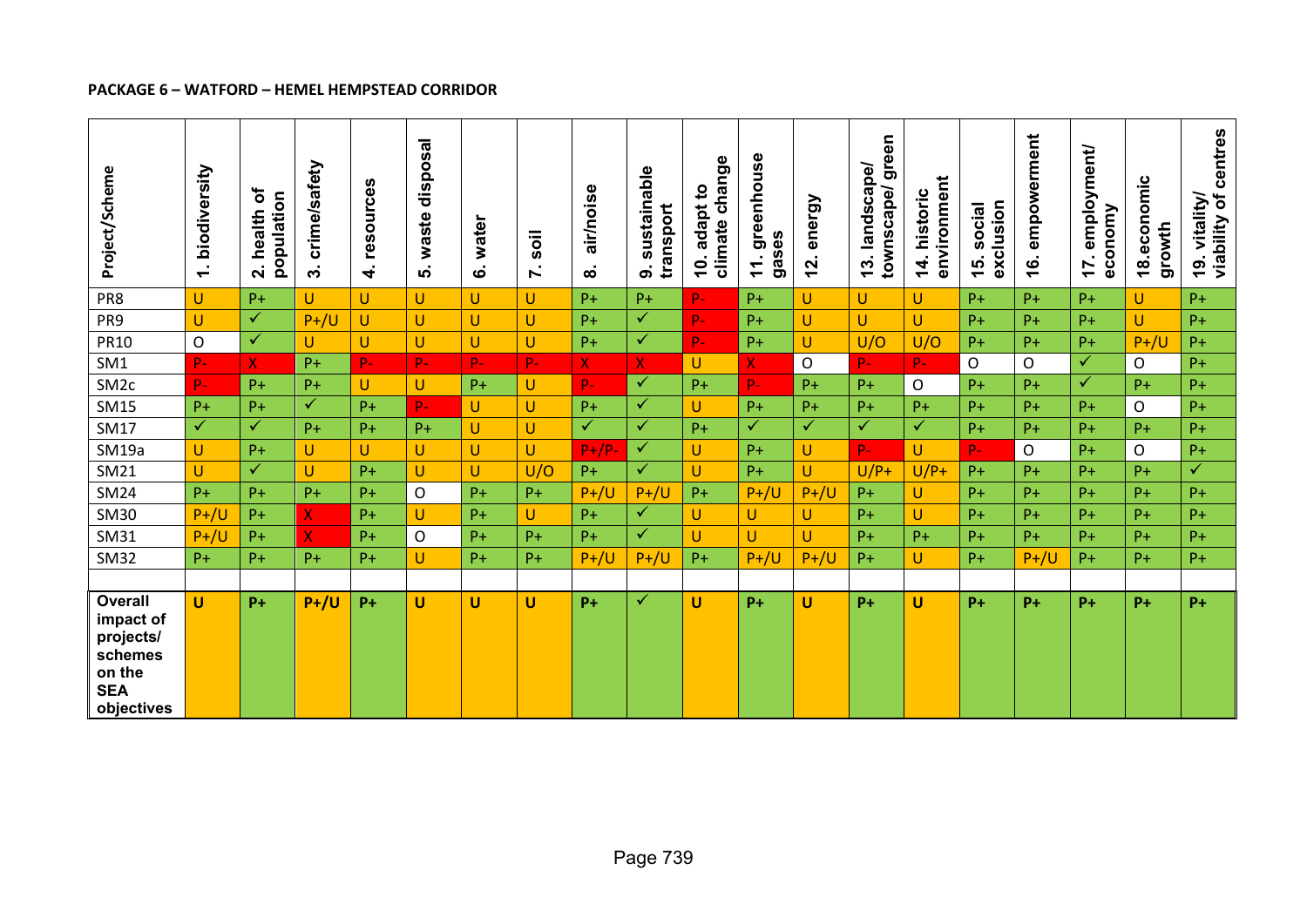## **PACKAGE 7 – WATFORD CENTRAL**

| Project/Scheme                                                                            | biodiversity<br>$\div$ | ð<br>population<br>health<br>$\dot{\mathbf{v}}$ | crime/safety<br>$\ddot{\mathbf{c}}$ | resources<br>4 | waste disposal<br>ທ່ | water<br>$\dot{\mathbf{\omega}}$ | soil<br>N    | air/noise<br>$\bf \infty$ | sustainable<br>transport<br>$\ddot{\mathbf{o}}$ | climate change<br>adapt to<br><u>0</u> | greenhouse<br>gases<br>$\mathbf{r}$ | energy<br>$\overline{a}$ | townscape/green<br>landscape/<br>$\frac{3}{3}$ | environment<br>14. historic | exclusion<br>social<br>$\frac{1}{2}$ | empowerment<br><u>16.</u> | employment/<br>economy<br>17. | 18.economic<br>growth | viability of centres<br>19. vitality/ |
|-------------------------------------------------------------------------------------------|------------------------|-------------------------------------------------|-------------------------------------|----------------|----------------------|----------------------------------|--------------|---------------------------|-------------------------------------------------|----------------------------------------|-------------------------------------|--------------------------|------------------------------------------------|-----------------------------|--------------------------------------|---------------------------|-------------------------------|-----------------------|---------------------------------------|
| <b>PR66</b>                                                                               | $\mathsf{O}$           | $\overline{\checkmark}$                         | $\checkmark$                        | Ù              | U                    | $\mathsf{O}$                     | $\mathsf{O}$ | $P+$                      | $P+$                                            | U                                      | $P+$                                | $\cup$                   | $P+$                                           | $P+$                        | $P+$                                 | $P+$                      | $\checkmark$                  | $P+$                  | $\sqrt{}$                             |
| PR104                                                                                     | $\mathsf O$            | $\blacktriangledown$                            | $\checkmark$                        | Ù              | U                    | $\mathsf{O}$                     | $\mathsf O$  | $P+$                      | $P+$                                            | U                                      | $P+$                                | $\cup$                   | $P+$                                           | $P+$                        | $P+$                                 | $P+$                      | $\checkmark$                  | $P+$                  | $\blacktriangledown$                  |
| <b>PR70</b>                                                                               | $P+$                   | $P+$                                            | $P+$                                | $P +$          | $P+$                 | $\cup$                           | U            | $\checkmark$              | $\checkmark$                                    | $P+$                                   | $\checkmark$                        | $P+$                     | $P+$                                           | $P+$                        | $P +$                                | $P+$                      | $P+$                          | $P+$                  | $P+$                                  |
| <b>PR71</b>                                                                               | $P+$                   | $P+$                                            | $P+$                                | $P+/P-$        | $P-$                 | $\mathbf{U}$                     | U            | $\checkmark$              | $\checkmark$                                    | $P+$                                   | $P+$                                | $P+$                     | $P+$                                           | $P+$                        | $\overline{\checkmark}$              | $P+$                      | $P+$                          | $P+$                  | $P+$                                  |
| <b>PR72</b>                                                                               | $P+$                   | $P+$                                            | $P+$                                | $P+$           | $P+$                 | $\cup$                           | U            | $\checkmark$              | $\checkmark$                                    | $P+$                                   | $\checkmark$                        | $P+$                     | $P+$                                           | $P+$                        | $\checkmark$                         | $P+$                      | $P+$                          | $P+$                  | $P+$                                  |
| <b>SM14</b>                                                                               | U                      | $P+$                                            | $\cup$                              | Ù              | U                    | U                                | U            | $P+$                      | $\checkmark$                                    | U                                      | $P+$                                | 0                        | $\mathbf{p}_-$                                 | $\cup$                      | $P+$                                 | U                         | $P+$                          | U                     | $P+$                                  |
| <b>SM15</b>                                                                               | $P+$                   | $P+$                                            | $\checkmark$                        | $P+$           | $P -$                | U                                | U            | $P+$                      | $\checkmark$                                    | U                                      | $P+$                                | $P+$                     | $P+$                                           | $P+$                        | $P+$                                 | $P+$                      | $P+$                          | $\mathsf{O}$          | $P+$                                  |
| <b>SM17</b>                                                                               | $\checkmark$           | $\checkmark$                                    | $P+$                                | $P +$          | $P+$                 | $\cup$                           | U            | $\checkmark$              | $\checkmark$                                    | $P +$                                  | $\checkmark$                        | $\checkmark$             | $\checkmark$                                   | $\checkmark$                | $P+$                                 | $P+$                      | $P+$                          | $P+$                  | $P+$                                  |
| <b>SM18</b>                                                                               | U                      | U                                               | $P+$                                | $\mathsf{O}$   | 0                    | $\Omega$                         | $\mathsf{O}$ | U                         | U                                               | 0                                      | U                                   | 0                        | U                                              | U                           | U                                    | O                         | U                             | $\mathsf{O}$          | 0                                     |
| SM23b                                                                                     | $\mathsf{O}$           | $P+$                                            | U                                   | U              | U                    | U/O                              | U/O          | $P+$                      | $P+$                                            | U                                      | $P+$                                | U                        | $P-/U$                                         | U.                          | $P+$                                 | $P+$                      | $P+$                          | U                     | $\blacktriangledown$                  |
| <b>SM24</b>                                                                               | $P+$                   | $P+$                                            | $P+$                                | $P +$          | $\mathsf O$          | $P+$                             | $P+$         | $P+ / U$                  | $P+/U$                                          | $P +$                                  | $P+ / U$                            | $P+ / U$                 | $P+$                                           | U.                          | $P +$                                | $P+$                      | $P+$                          | $P+$                  | $P+$                                  |
| SM25b                                                                                     | $P -$                  | $\mathsf{O}$                                    | U                                   | $P -$          | P-                   | $\mathsf{O}$                     | $P-$         | $P+$                      | X.                                              | 0                                      | $P -$                               | $P-$                     | $P+/P-$                                        | $P -$                       | P-                                   | O                         | $P+$                          | $\mathsf{O}$          | $P+$                                  |
| <b>SM26</b>                                                                               | O                      | $P+$                                            | $\cup$                              | $\mathsf O$    | O                    | $\cup$                           | O            | $P+$                      | $P+$                                            | U                                      | $P+$                                | $P+$                     | $P+$                                           | $P+$                        | $P+$                                 | U                         | $P+$                          | $P+$                  | $P+$                                  |
| <b>SM34</b>                                                                               | $\mathsf{O}$           | $P+$                                            | $\cup$                              | U              | U                    | $P -$                            | P-           | $P+/P-$                   | $\checkmark$                                    | $P -$                                  | $P+$                                | P-                       | $P -$                                          | $\mathsf O$                 | ✓                                    | O                         | $\checkmark$                  | $P+$                  | $\checkmark$                          |
|                                                                                           |                        |                                                 |                                     |                |                      |                                  |              |                           |                                                 |                                        |                                     |                          |                                                |                             |                                      |                           |                               |                       |                                       |
| <b>Overall</b><br>impact of<br>projects/<br>schemes<br>on the<br><b>SEA</b><br>objectives | $P+$                   | $P+$                                            | $P+$                                | $P+/U$         | U                    | U                                | U            | $P+$                      | ✓                                               | U                                      | $P+$                                | $P+$                     | $P+$                                           | $P+$                        | $P+$                                 | $P+$                      | $P+$                          | $P+$                  | $P+$                                  |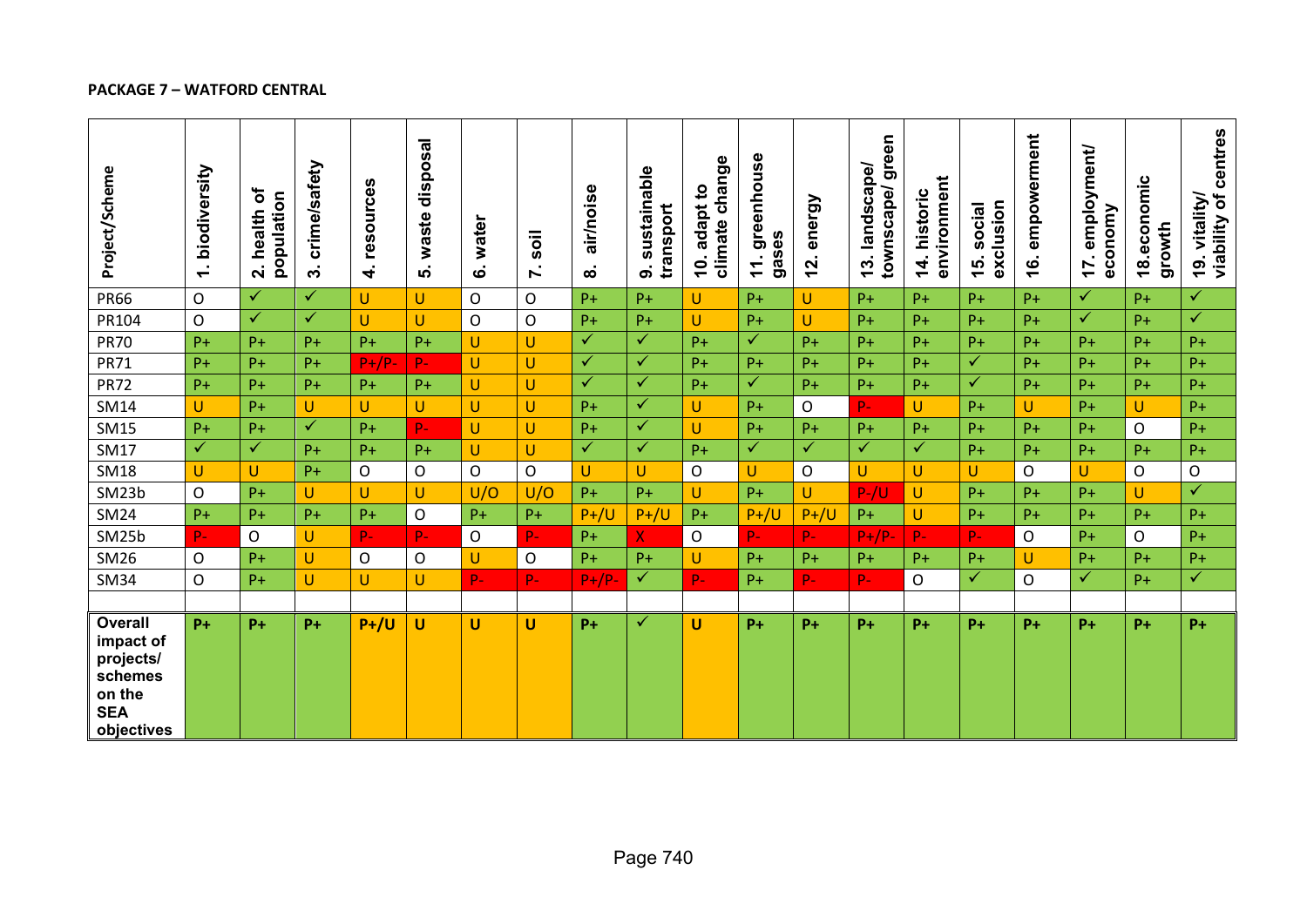# **PACKAGE 8 – WATFORD SOUTH**

| Project/Scheme                                                                            | biodiversity<br>$\div$ | ð<br>population<br>health<br>$\dot{\mathbf{v}}$ | crime/safety<br>ო                          | resources<br>$\overline{\mathbf{r}}$ | disposal<br>waste<br>ທ່ | water<br>ဖ   | soil<br>Ϋ́. | air/noise<br>$\infty$ | sustainable<br>transport<br>တ | climate change<br>adapt to<br>$\overline{\mathbf{c}}$ | greenhouse<br>gases<br>$\mathbf{r}$ | energy<br><u>12.</u> | green<br>landscape/<br>townscape/<br>13. | environment<br>historic<br>$\frac{4}{1}$ | exclusion<br>social<br>$\frac{1}{2}$ | empowerment<br><u>(6.</u> | employment/<br>economy<br>17 | omic<br><b>COD</b> .<br>growth<br>$\frac{8}{1}$ | viability of centres<br>19. vitality/ |
|-------------------------------------------------------------------------------------------|------------------------|-------------------------------------------------|--------------------------------------------|--------------------------------------|-------------------------|--------------|-------------|-----------------------|-------------------------------|-------------------------------------------------------|-------------------------------------|----------------------|------------------------------------------|------------------------------------------|--------------------------------------|---------------------------|------------------------------|-------------------------------------------------|---------------------------------------|
| PR110                                                                                     | $P +$                  | $P +$                                           | $\mathsf{O}$                               | O                                    | $\overline{O}$          | $\mathsf{O}$ | O           | $P+$                  | $\checkmark$                  | O                                                     | $P+$                                | $P+$                 | $P+$                                     | $P+$                                     | $P+$                                 | $\mathsf{O}$              | $P+$                         | $\mathsf{O}$                                    | O                                     |
| <b>PR40</b>                                                                               | $P+$                   | $P+$                                            | $\mathsf{U}% _{0}\left( \mathsf{U}\right)$ | U                                    | O                       | $P+$         | U           | $P+$                  | $\checkmark$                  | O                                                     | $P+$                                | $P+$                 | U                                        | $P+$                                     | $P+$                                 | $\mathsf O$               | $P+$                         | $\mathsf{O}$                                    | $\mathsf O$                           |
| PR102                                                                                     | $P+$                   | $P+$                                            | $\cup$                                     | $\mathsf O$                          | O                       | $\mathsf{O}$ | O           | $P+$                  | $\checkmark$                  | O                                                     | $P+$                                | U                    | $\mathsf{O}$                             | $P+$                                     | $P+$                                 | $\mathsf{O}$              | $\mathsf{O}$                 | $\mathsf{O}$                                    | $\mathsf{O}$                          |
| PR103                                                                                     | $\circ$                | $P+$                                            | $\mathsf{O}$                               | O                                    | O                       | $\mathsf{O}$ | $\mathsf O$ | $P+$                  | $\checkmark$                  | O                                                     | $P+$                                | $P+$                 | $P+$                                     | $\mathsf{O}$                             | $P+$                                 | $\mathsf{O}$              | $P+$                         | $\mathsf{O}$                                    | $\mathsf{O}$                          |
| <b>PR70</b>                                                                               | $P+$                   | $P+$                                            | $P+$                                       | $P+$                                 | $P+$                    | $\cup$       | U           | $\checkmark$          | $\checkmark$                  | $P+$                                                  | $\checkmark$                        | $P+$                 | $P+$                                     | $P+$                                     | $P+$                                 | $P+$                      | $P+$                         | $P+$                                            | $P+$                                  |
| <b>PR71</b>                                                                               | $P+$                   | $P+$                                            | $P+$                                       | $P+/P-$                              | $P -$                   | $\cup$       | U           | $\checkmark$          | $\checkmark$                  | $P+$                                                  | $P+$                                | $P+$                 | $P+$                                     | $P+$                                     | $\checkmark$                         | $P+$                      | $P+$                         | $P+$                                            | $P+$                                  |
| <b>PR72</b>                                                                               | $P+$                   | $P+$                                            | $P+$                                       | $P+$                                 | $P+$                    | $\cup$       | U.          | $\checkmark$          | $\checkmark$                  | $P+$                                                  | $\checkmark$                        | $P+$                 | $P+$                                     | $P+$                                     | ✓                                    | $P+$                      | $P+$                         | $P+$                                            | $P +$                                 |
| SM12b                                                                                     | $P -$                  | $\checkmark$                                    | p.                                         | $P-$                                 | $P-$                    | $P -$        | $P -$       | $P+/P$                | ✓                             | p.                                                    | $P+$                                | $P -$                | $P -$                                    | $P+$                                     | $P+$                                 | O                         | $\checkmark$                 | $P+$                                            | $P+$                                  |
| SM14                                                                                      | U                      | $P+$                                            | U                                          | U                                    | U                       | U            | U           | $P+$                  | $\checkmark$                  | U                                                     | $P+$                                | $\mathsf{O}$         | $P -$                                    | U                                        | $P+$                                 | U                         | $P+$                         | $\cup$                                          | $P+$                                  |
| SM25b                                                                                     | $P -$                  | $\mathsf{O}$                                    | $\cup$                                     | $P -$                                | $P -$                   | $\mathsf{O}$ | $P -$       | $P+$                  | X.                            | O                                                     | $\mathbf{p}_-$                      | $P-$                 | $P+/P-$                                  | P-                                       | P-                                   | $\mathsf{O}$              | $P+$                         | $\mathsf{O}$                                    | $P+$                                  |
| <b>SM36</b>                                                                               | $\mathsf O$            | $U/P-$                                          | $U/P+$                                     | $\mathsf O$                          | U                       | $U/P-$       | O           | $P+/P-$               | $P+/P-$                       | U                                                     | $P+/P-$                             | $\mathsf O$          | 0                                        | $\mathsf O$                              | $P+$                                 | $\mathsf{O}$              | $P+$                         | $\cup$                                          | U.                                    |
|                                                                                           |                        |                                                 |                                            |                                      |                         |              |             |                       |                               |                                                       |                                     |                      |                                          |                                          |                                      |                           |                              |                                                 |                                       |
| <b>Overall</b><br>impact of<br>projects/<br>schemes<br>on the<br><b>SEA</b><br>objectives | $P+$                   | $P+$                                            | $\mathbf U$                                | P-                                   | p.                      | U            | U           | $P+$                  | ✓                             | $P+$                                                  | $P+$                                | $P+$                 | $P+$                                     | $P+$                                     | $P+$                                 | $P+ / O$                  | $P+$                         | $P+$                                            | $P+$                                  |